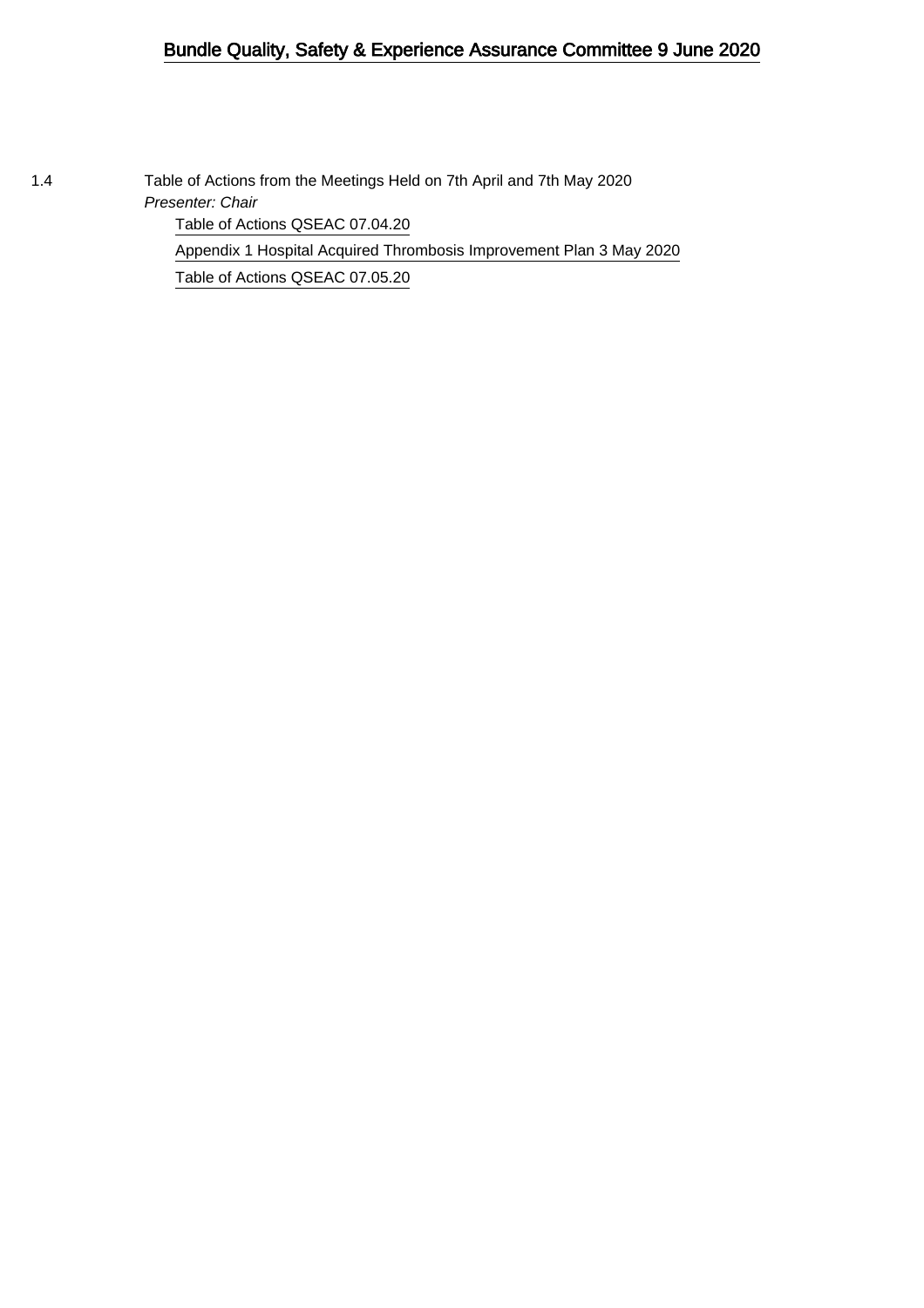

#### **TABLE OF ACTIONS FROM QUALITY, SAFETY & EXPERIENCE ASSURANCE COMMITTEE MEETING HELD ON 7TH APRIL 2020**

<span id="page-1-0"></span>

|                                   |                                                                                                                                                                                                                                                                                                                                                                                                                                                                                                | ALINE AVAV                      |                                  |                                                                                                                                                                                 |                             |
|-----------------------------------|------------------------------------------------------------------------------------------------------------------------------------------------------------------------------------------------------------------------------------------------------------------------------------------------------------------------------------------------------------------------------------------------------------------------------------------------------------------------------------------------|---------------------------------|----------------------------------|---------------------------------------------------------------------------------------------------------------------------------------------------------------------------------|-----------------------------|
| <b>MINUTE</b><br><b>REFERENCE</b> | <b>ACTION</b>                                                                                                                                                                                                                                                                                                                                                                                                                                                                                  | <b>LEAD</b>                     | <b>TIMESCALE</b>                 | <b>PROGRESS</b>                                                                                                                                                                 | <b>RAG</b><br><b>Rating</b> |
| <b>QSEAC</b><br>(20)32            | Table of Actions from the meeting held on 4th<br>February 2020<br>to provide an update to Members following<br>discussions with the Director of Estates,<br><b>Facilities and Capital Management regarding</b><br>deliveries to the hotel services laundry<br>department in Bronglais General Hospital<br>(BGH), given anticipated increases in<br>requirements due to the COVID-19 pandemic.                                                                                                  | <b>MR</b>                       | Jun 2020                         | Confirmation received that the<br>reported shortages in linen from<br>BGH have been addressed and<br>that there are no other linen<br>supply issues across the<br>organisation. |                             |
| <b>QSEAC</b><br>(20)34            | <b>Revised QSEAC Terms of Reference (ToRs)</b><br>to include additional narrative within the Purpose<br>$\bullet$<br>section highlighting the work of the Research &<br>Development Sub-Committee to QSEAC, and<br>subsequently to the Board.<br>to amend the narrative within sections $5.11 -$<br>$\bullet$<br>5.13 to ensure it reflects the requirements by<br>QSEAC and the Listening & Learning Sub-<br>Committee (L&LSC).<br>to approve the QSEAC ToRs via Chair's Action.<br>$\bullet$ | <b>JW</b><br><b>JW</b><br>AL/KR | Jun 2020<br>Jun 2020<br>Jun 2020 | Complete<br>Complete<br>Complete                                                                                                                                                |                             |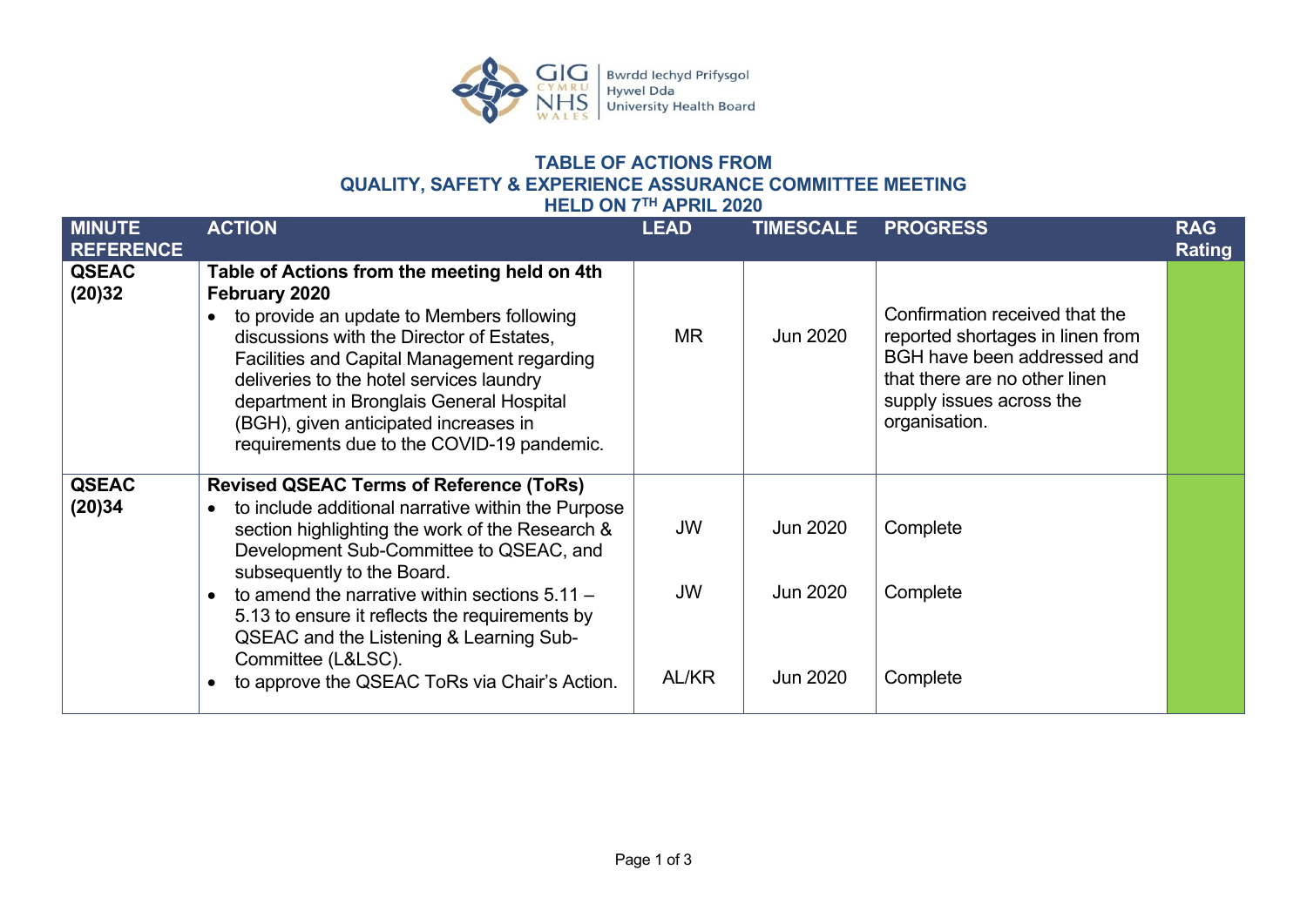| <b>MINUTE</b><br><b>REFERENCE</b> | <b>ACTION</b>                                                                                                                                                                                                                                          | <b>LEAD</b>            | <b>TIMESCALE</b>     | <b>PROGRESS</b>                                                                                                                                                | <b>RAG</b><br><b>Rating</b> |
|-----------------------------------|--------------------------------------------------------------------------------------------------------------------------------------------------------------------------------------------------------------------------------------------------------|------------------------|----------------------|----------------------------------------------------------------------------------------------------------------------------------------------------------------|-----------------------------|
| <b>QSEAC</b><br>(20)36            | Approval of The QSEAC Self Assessment Of<br>Performance Process 2019/20<br>to agree the 5 key questions to self-assess the<br>$\bullet$                                                                                                                | <b>MR/AL</b>           | May 2020             | Both actions complete - 8                                                                                                                                      |                             |
|                                   | Committee's effectiveness during 2019/20<br>to issue the QSEAC self-assessment questions<br>$\bullet$<br>to Members                                                                                                                                    | <b>KR</b>              | May 2020             | questions have been agreed,<br>which were emailed to Members<br>on 01.05.20                                                                                    |                             |
| <b>QSEAC</b><br>(20)37            | <b>Draft Annual Quality Statement (AQS)</b><br>2019/20<br>to discuss with the Board Secretary how to<br>progress from a governance perspective given<br>that both the Siarad lechyd / Talking Health<br>Readers' Panel and Stakeholder Reference       | <b>CS</b>              | May 2020             | Complete                                                                                                                                                       |                             |
|                                   | Group have been stood down.<br>to include in the AQS, the suggested<br>amendments by Members.                                                                                                                                                          | <b>CS</b>              | May 2020             | Complete                                                                                                                                                       |                             |
| <b>QSEAC</b><br>(20)38            | <b>Corporate Risks Assigned to QSEAC</b><br>to present a report to include the new COVID-19<br>identified risks to QSEAC.                                                                                                                              | <b>JW/KR</b>           | Apr 2020             | Agenda item for QSEAC 9th June<br>2020                                                                                                                         |                             |
| <b>QSEAC</b><br>(20)39            | <b>Quality and Safety Assurance Report</b><br>for the Recovery, Learning & Innovation Group<br>$\bullet$<br>to review the response to the All Wales Review:<br>Time To Go Home report by the CHC, in order<br>to support learning during the pandemic. | <b>SM</b><br><b>MR</b> | May 2020<br>Apr 2020 | <b>Subseqently the Chief Executive</b><br>has agreed that this action will be<br>progessed by the newly<br>established Transformation<br><b>Steering Group</b> |                             |
|                                   | to agree a date as soon as possible to hold the<br>$\bullet$<br>inaugural Listening and Learning Sub-<br>Committee meeting.                                                                                                                            |                        |                      | The meeting is taking place on 3rd<br>June 2020.                                                                                                               |                             |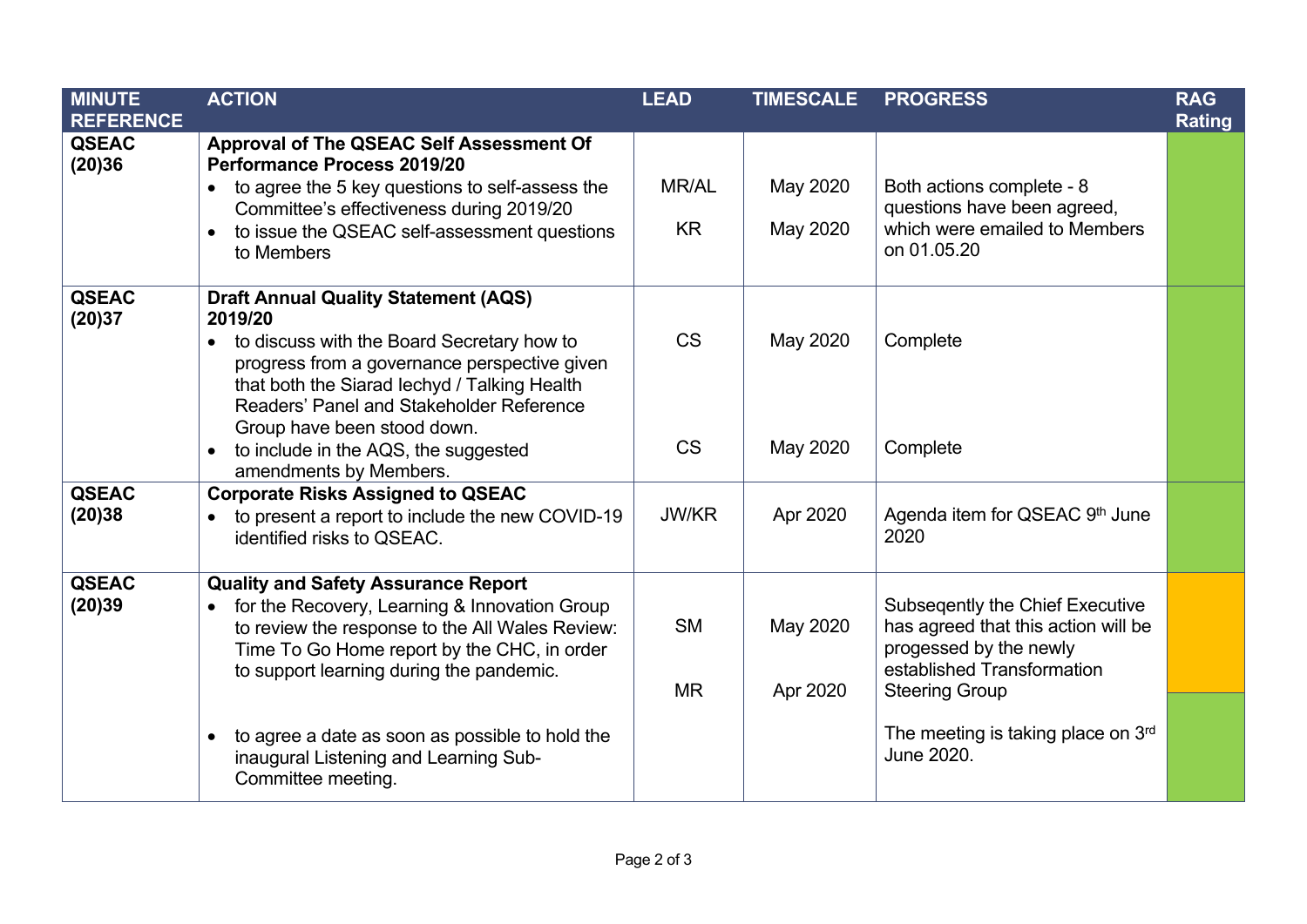| <b>MINUTE</b><br><b>REFERENCE</b> | <b>ACTION</b>                                                                                                                                                                                                                             | <b>LEAD</b>  | <b>TIMESCALE</b> | <b>PROGRESS</b>                                                                                                 | <b>RAG</b><br><b>Rating</b> |
|-----------------------------------|-------------------------------------------------------------------------------------------------------------------------------------------------------------------------------------------------------------------------------------------|--------------|------------------|-----------------------------------------------------------------------------------------------------------------|-----------------------------|
| <b>QSEAC</b><br>(20)40            | <b>Patient Outcomes Associated With The</b><br><b>Implementation of The Single Cancer Pathway</b><br>to include all tertiary waits for cancer pathways<br>within the report to OQSESC.                                                    | <b>KJ</b>    | <b>Jul 2020</b>  | Noted for inclusion when<br>OQSESC meetings resume.                                                             |                             |
|                                   | to present a report to Board on delaying all<br>$\bullet$<br>treatments and services during COVID-19,<br>taking into account the clinical and psychological<br>impact.                                                                    | JW/KJ        | May 2020         | Included within the COVID-19<br>report to Board 28th May 2020                                                   |                             |
| <b>QSEAC</b><br>(20)41            | <b>Hospital Acquired Thrombosis (HAT) Action</b><br><b>Plan</b><br>for the 5 recommendations from Welsh<br>$\bullet$<br>Government to be explicit within the action plan.                                                                 | SG/MD        | May 2020         | The updated Thrombosis Action<br>Plan which now includes the 5<br>recommendations, is attached as<br>Appendix 1 |                             |
| <b>QSEAC</b><br>(20)42            | <b>Nurse Staffing Levels Annual Assurance Report</b><br>2019/20<br>to present a Nurse Staffing Levels (Wales)<br>$\bullet$<br>report to Board in order that Members can<br>understand the expectations and support the<br>approach taken. | MR.          | May 2020         | Complete – included within the<br>report to Board 28th May 2020                                                 |                             |
| <b>QSEAC</b><br>(20)49            | <b>Quality, Safety &amp; Experience Assurance</b><br><b>Committee Work Plan 2020/21</b><br>to review the QSEAC work plan in light of the<br>$\bullet$<br>agreement to hold additional QSEAC meetings.                                     | AL/MR/<br>KR | May 2020         | Reviewed following the extra<br>QSEAC meeting on 07.05.20                                                       |                             |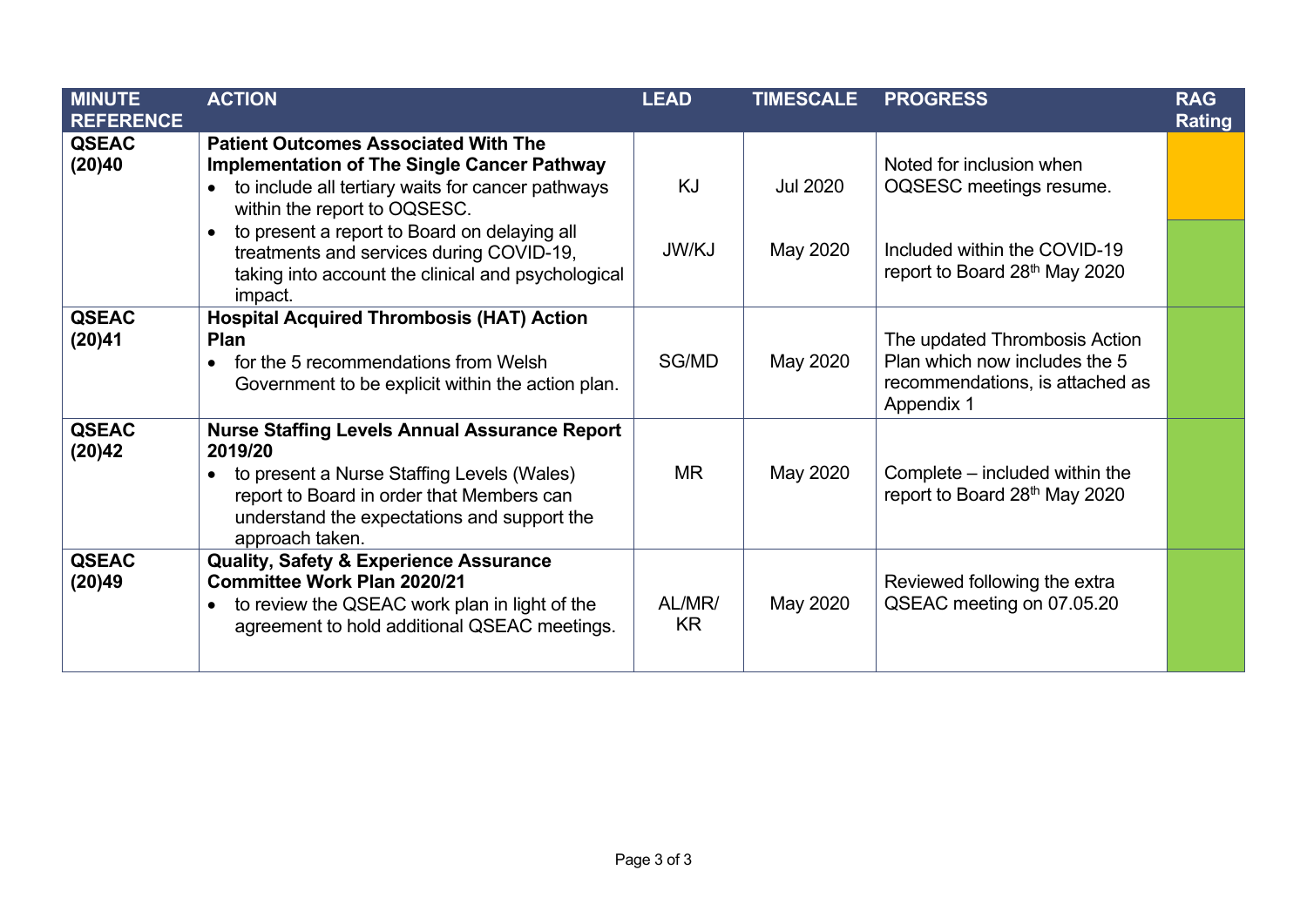

# **Hospital Acquired Thrombosis (HAT) Improvement Action Plan Version 3: May 2020**

This action plan is intended to take forward the following objectives:-

1. Improve the health board's performance against NHS Wales Delivery Target 16: *The number of potentially preventable* 

### *hospital acquired thromboses*

*2.* Improve compliance with NICE Guidance :- *NG 89 Venous thromboembolism in over 16s: reducing the risk of hospital-*

### *acquired deep vein thrombosis or pulmonary embolism*

- <span id="page-4-0"></span>*3.* Take forward recommendations of the Health and Social Care Committee –One-day enquiry into venous thromboembolism prevention in hospitalised patients 2012.
	- 1. Compliance with NICE Guidance and tier 1 target
	- 2. Mandatory risk assessment and consideration of thromboprophylaxsis treatment
	- 3. Standardised method to demonstrate hospital acquired thrombosis rate
	- 4. Root cause analysis of all VTE acquired in hospital or within 90 days of discharge.
	- 5. Awareness raising amongst patients and clinicians of risks of developing HAT.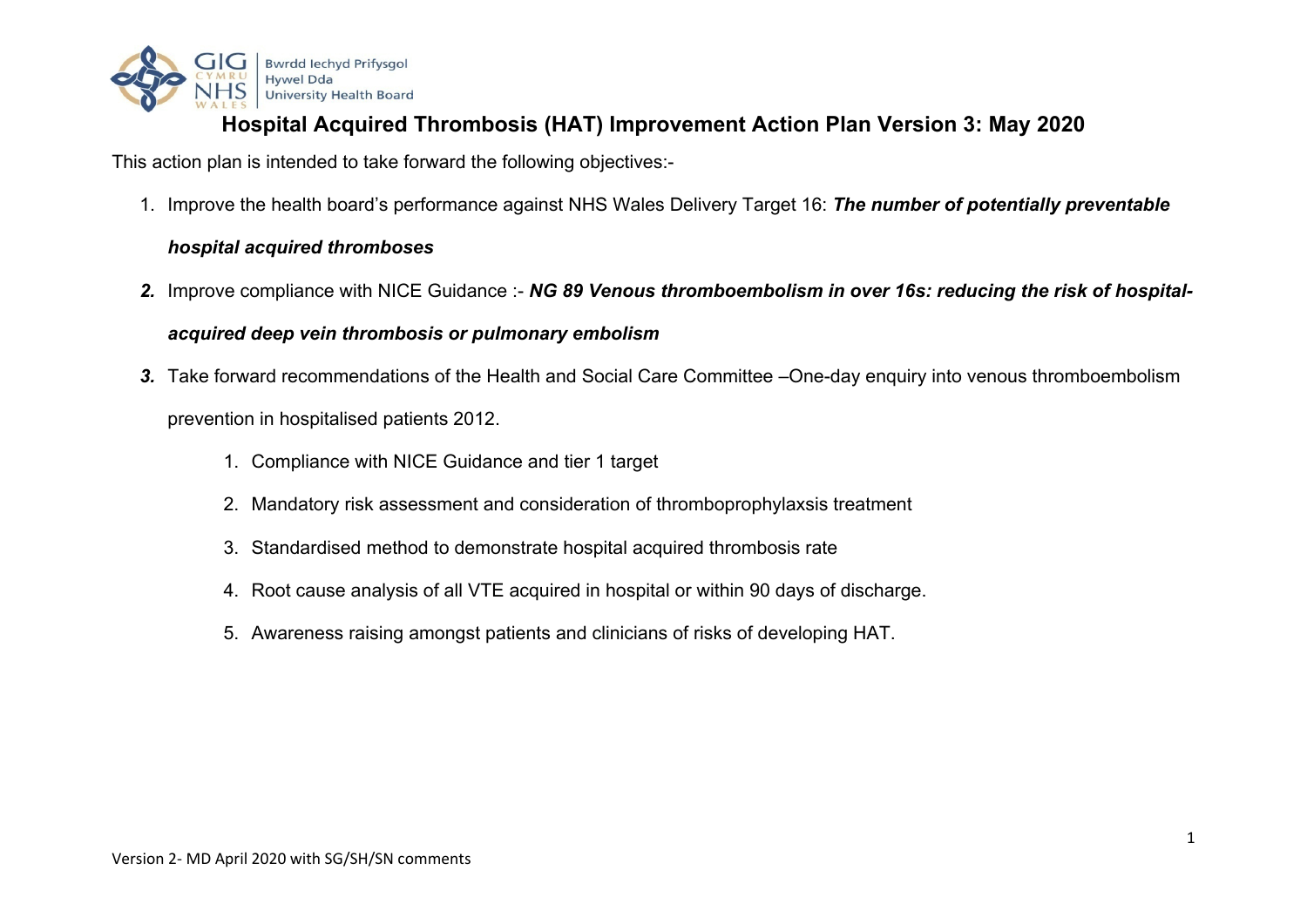

| <b>ISSUE</b>                                   | <b>Action Needed</b>                                                                                                                                                                                                                                                                                                                                                                                                          | <b>Objective</b>        | <b>LEAD</b>                                                     | <b>Target</b><br><b>Date</b>                   | <b>Progress Update</b>                                                                                                                |
|------------------------------------------------|-------------------------------------------------------------------------------------------------------------------------------------------------------------------------------------------------------------------------------------------------------------------------------------------------------------------------------------------------------------------------------------------------------------------------------|-------------------------|-----------------------------------------------------------------|------------------------------------------------|---------------------------------------------------------------------------------------------------------------------------------------|
| <b>Health Board</b><br><b>Wide Lead</b>        | A clinical lead for HAT to be identified with responsibility<br>oversight of:-<br>- Local policy implementation<br>- Delivery of improvement plan<br>- Monitoring compliance with NICE Guideline : NG89<br>- Monitoring of performance targets<br>- Board level reporting and assurance through<br><b>QSEAC</b>                                                                                                               | 1.<br>2.<br>3.1<br>3.3  | <b>Medical Director/</b><br>Director of<br><b>Nursing</b>       | April<br>2020                                  | Dr S. Ghosh (AMD)<br><b>Quality &amp; Safety) will</b><br>take the clinical lead<br>role                                              |
| Policy                                         | Health Board to consider adoption of the All Wales<br>Thromboprophylaxis Policy version 22.issued in January<br>2020 and recommended for use by all Health Boards April<br>2020                                                                                                                                                                                                                                               | 2.<br>3.2<br>3.3<br>3.4 | <b>Effective Clinical</b><br>Practice<br>Committee.             | May<br>2020                                    | PDF<br>All Wales TP Policy<br>V22 - 20.01.2020.pdf                                                                                    |
|                                                | Policy to be communicated Health Board Wide when<br>adopted/approved.                                                                                                                                                                                                                                                                                                                                                         | 2<br>3.2<br>3.5         | <b>Corporate Written</b><br><b>Document</b><br>Control<br>Group | May<br>2020                                    |                                                                                                                                       |
| Improvement<br>Task and<br><b>Finish Group</b> | To include:-<br>Health Board Lead for HAT(Chair)<br><b>Assistant Medical Director QI</b><br>Deputy Medical Director - Hospital Services<br><b>Deputy Medical Director - Primary</b><br><b>Chair of Thrombosis Committee</b><br>Acute Site QI Leads (when appointed)<br>Assistant Director, Medical Directorate<br><b>Assistant Director QI</b><br>Head of QI and Practice Development<br>Pharmacy Lead for Thromboprophylaxis |                         | <b>HAT Clinical</b><br>Lead & Assistant<br>Director QI          | April<br>2020<br><b>Review</b><br>Sept<br>2020 | T&F Group 1 <sup>st</sup> meeting<br>held 13/05/2020.<br>Establishing work plan<br>based on actions<br>needed in All wales<br>policy. |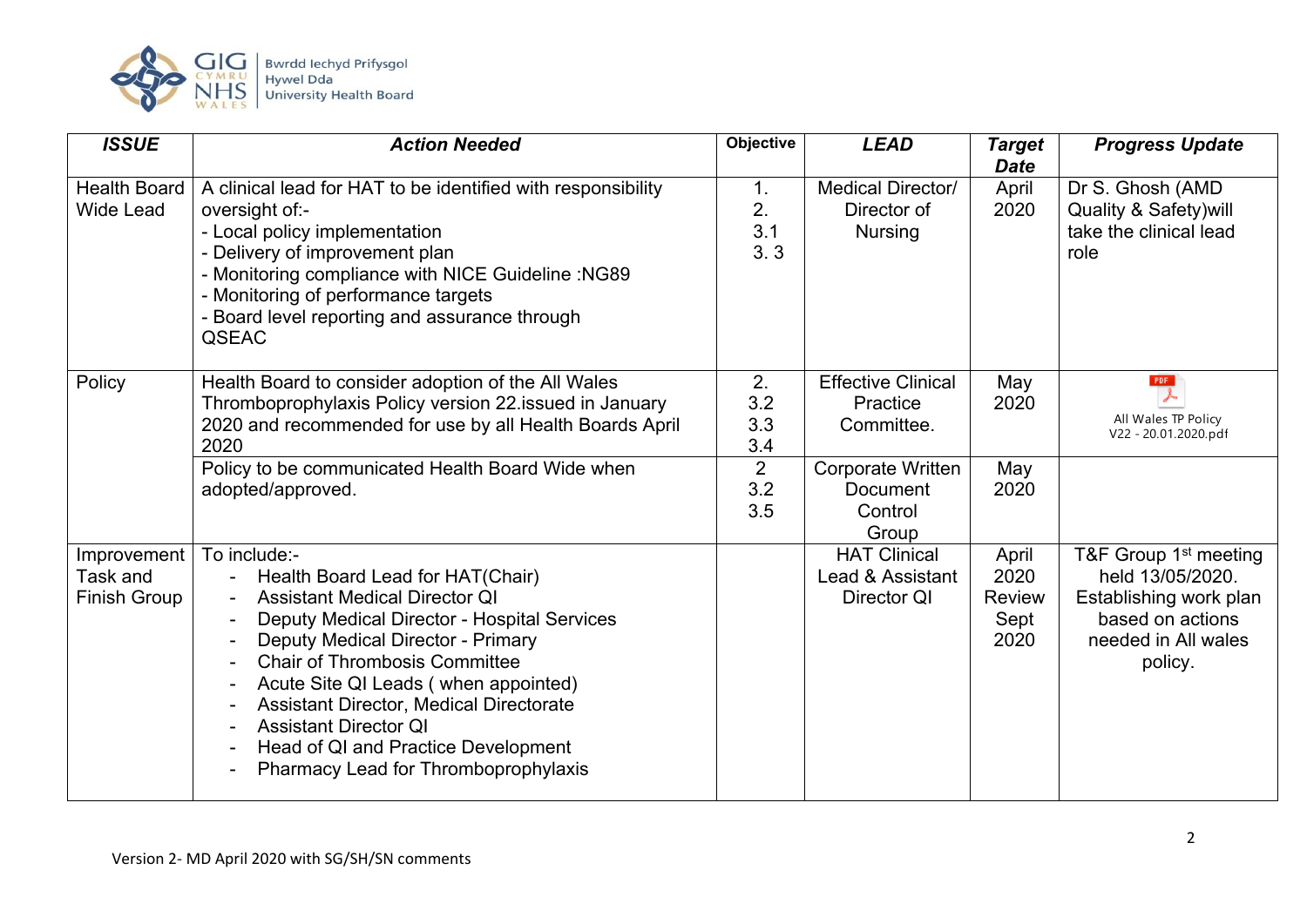

| <b>ISSUE</b> | <b>Action Needed</b>                                                                                                                                                                                                            | <b>Objective</b>                  | <b>LEAD</b> | <b>Target</b><br><b>Date</b> | <b>Progress Update</b>                                                             |
|--------------|---------------------------------------------------------------------------------------------------------------------------------------------------------------------------------------------------------------------------------|-----------------------------------|-------------|------------------------------|------------------------------------------------------------------------------------|
|              | Group to:-<br>1. Consider and make recommendation on adoption of<br>All Wales Thromboprophylaxis Policy.<br>2. Develop robust mechanisms for implementation and<br>monitoring of All Wales policy if/when adopted<br>nationally | 3.3                               |             |                              |                                                                                    |
|              | 3. Develop appropriate training and awareness raising<br>mechanisms for all clinical staff on the prevention of<br><b>HAT</b>                                                                                                   | 1.<br>3.5                         |             |                              |                                                                                    |
|              | Including use of HAT Specific app approved for<br>funding by MMSC<br>4. Expedite systems that can support effective HAT<br>prevention treatment plans                                                                           | 2.                                |             |                              |                                                                                    |
|              | e.g. Electronic prescribing<br>5. Propose review of specialist nurse roles in light of<br>changes to anticoagulation treatment plans and<br>support to HAT prevention processes and                                             | 3.3                               |             |                              |                                                                                    |
|              | management.<br>6. Develop business case for testing the effectiveness of<br>Thrombosis Nurse role in line with BCU model.                                                                                                       | 3.3                               |             |                              | Discussed and considered<br>at SNMT 21/05/2020.<br>HON to progress with QI<br>team |
|              | 7. Ensure robust reporting and review processes in place<br>across all acute site for compliance with Welsh<br><b>Government HAT Tier 1 target:-</b><br>Radiological identification of potential HAT Cases                      | 1<br>$\overline{2}$<br>3.1<br>3.2 |             |                              |                                                                                    |
|              | Ownership of review process and learning from<br>outcomes by acute site clinical leadership                                                                                                                                     | 3.3<br>3.4<br>3.5                 |             |                              |                                                                                    |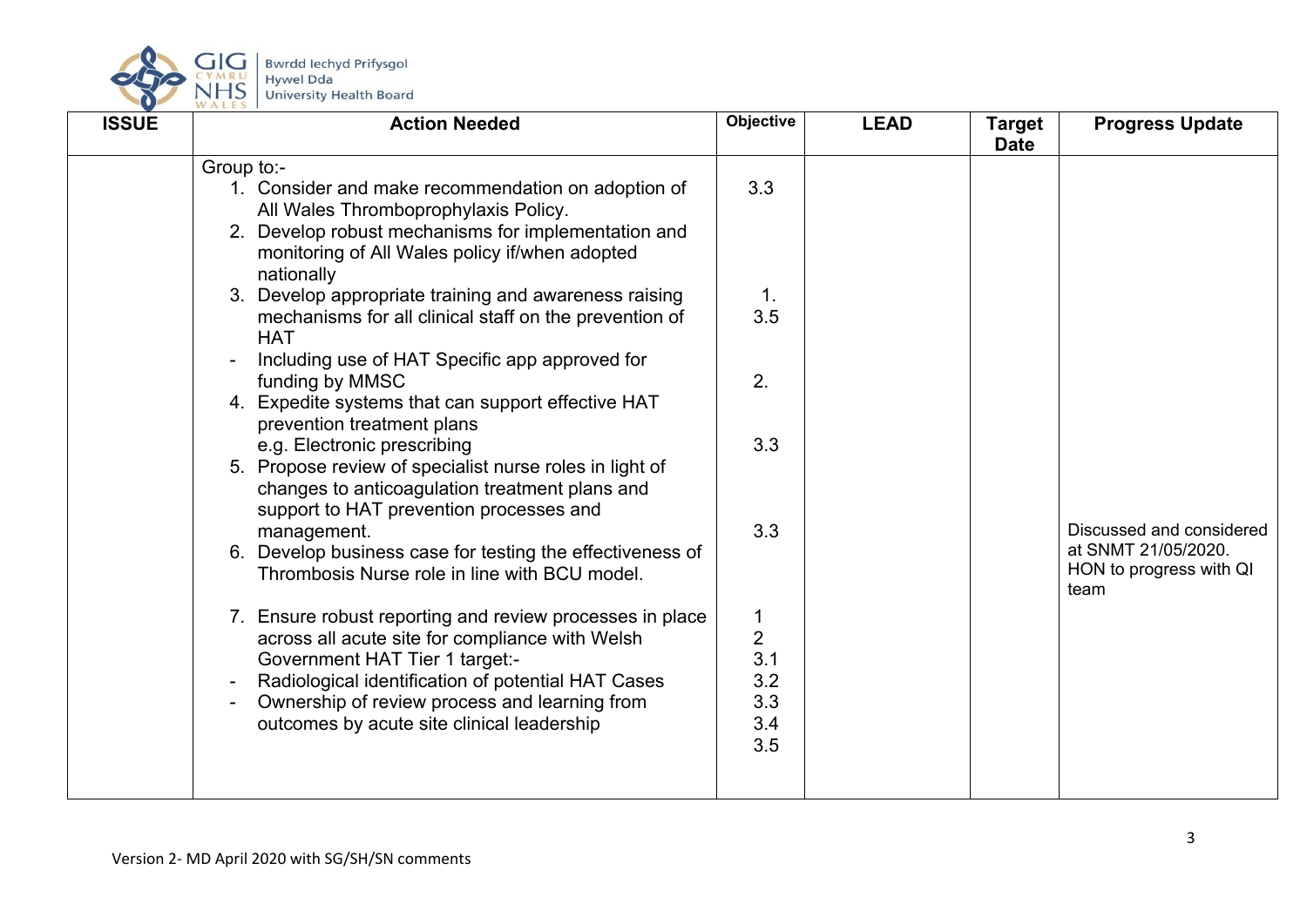

| <b>ISSUE</b>              | <b>Action Needed</b>                                                                                                                                                                                                                                                                                                                                                                                                                                                                                                                                                                                                                                                                                                                                                                                       | Objective                                                                         | <b>LEAD</b>                               | <b>Target</b><br><b>Date</b> | <b>Progress Update</b>                                    |
|---------------------------|------------------------------------------------------------------------------------------------------------------------------------------------------------------------------------------------------------------------------------------------------------------------------------------------------------------------------------------------------------------------------------------------------------------------------------------------------------------------------------------------------------------------------------------------------------------------------------------------------------------------------------------------------------------------------------------------------------------------------------------------------------------------------------------------------------|-----------------------------------------------------------------------------------|-------------------------------------------|------------------------------|-----------------------------------------------------------|
|                           | 8. Review outcomes from HAT case reviews for Tier I<br>target and take appropriate action to share and<br>respond to lesson learnt<br>9. Develop robust and consistent approach to Redress<br>process for all preventable HAT cases across all<br><b>Acute Sites.</b>                                                                                                                                                                                                                                                                                                                                                                                                                                                                                                                                      | 3.4<br>3.5                                                                        |                                           |                              |                                                           |
| Operational<br>Leadership | Acute Site QI leads to work with Acute Site Clinical leads to :-<br>1. Develop a local delivery plan that ensures:-<br>Full implementation and compliance with All Wales<br><b>Thromboprophylaxis Policy</b><br>All inpatients are HAT risk assessed on admission<br>All patients have an appropriate HAT prevention<br>treatment plan(to include consideration of local HAT<br>lead clinician with specialist nurses and pharmacists)<br>2. A process is in place to review all potential HAT cases<br>in line with the Welsh Government Tier 1 Target<br>process<br>3. All learning outcomes from HAT reviews are<br>effectively communicated to clinical teams and are<br>acted on.<br>4. Ensure that progress against HAT processes are<br>robustly reported and considered by local Quality<br>Forums | 3.3<br>$\overline{2}$<br>3.2<br>$\overline{2}$<br>3.2<br>3.4<br>3.5<br>3.4<br>3.5 | <b>Acute Site</b><br>Triumverate<br>Teams | Sept<br>2020                 | QI Leads for each site<br>out to advert April/May<br>2020 |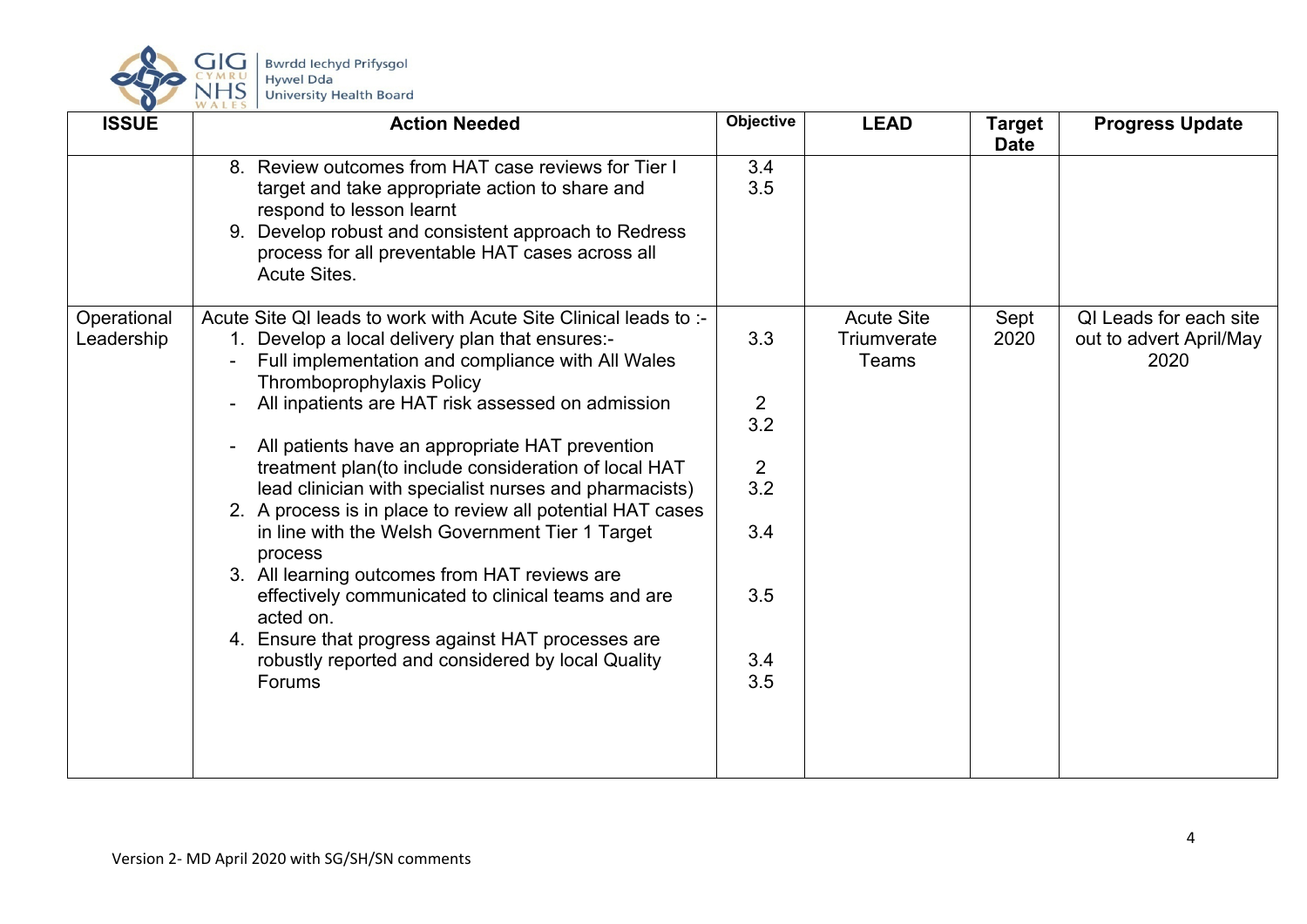

| <b>ISSUE</b>     | <b>Action Needed</b>                                         | <b>Objective</b> | <b>LEAD</b>            | <b>Target</b> | <b>Progress Update</b> |
|------------------|--------------------------------------------------------------|------------------|------------------------|---------------|------------------------|
|                  |                                                              |                  |                        | <b>Date</b>   |                        |
| Reporting        | Reporting against WG HAT Tier 1 target will be the           |                  | <b>Head of Quality</b> | Sept          |                        |
|                  | responsibility of the Acute Site Management teams. This will |                  | Improvement and        | 2020          |                        |
|                  | be supported by the QIST Team until such time as processes   |                  | Practice               |               |                        |
|                  | are in place to ensure compliance.                           |                  | <b>Development</b>     |               |                        |
| Monitoring of    | Progress on improvement in HAT reduction will be reported    |                  | <b>HAT Clinical</b>    | <b>Review</b> |                        |
| Reduction of     | to and monitored by QSEAC through reports from the Health    | 3.1              | Lead.                  | Sep           |                        |
| Preventable      | Board Lead for HAT which will include HAT performance        | 3.5              |                        | 2020          |                        |
| <b>HAT Cases</b> | data and actions in response to preventable HAT reviews.     |                  |                        |               |                        |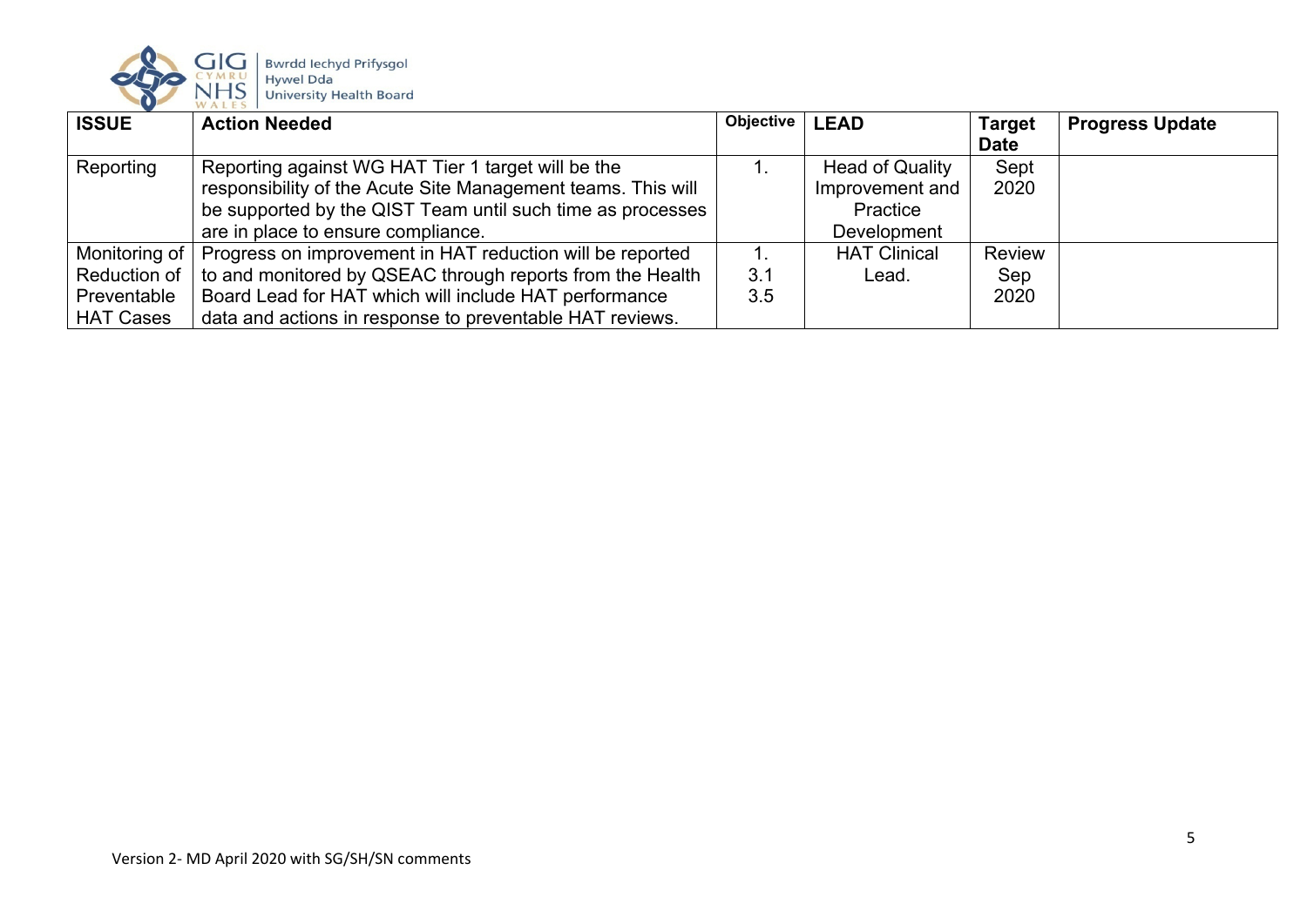

# **TABLE OF ACTIONS FROM EXTRA-ORDINARY QUALITY, SAFETY & EXPERIENCE ASSURANCE COMMITTEE MEETING**

**HELD ON 7TH MAY 2020**

<span id="page-9-0"></span>

| <b>MINUTE</b><br><b>REFERENCE</b> | <b>ACTION</b>                                                                                                                                                                                                                                                                                                                                                                                                                                                                                                        | <b>LEAD</b>                               | <b>TIMESCA</b><br>LE.            | <b>PROGRESS</b>                                                                                                                                                                                                                                                                                                                                                                                                                                                                                              | <b>RAG</b><br><b>Rating</b> |
|-----------------------------------|----------------------------------------------------------------------------------------------------------------------------------------------------------------------------------------------------------------------------------------------------------------------------------------------------------------------------------------------------------------------------------------------------------------------------------------------------------------------------------------------------------------------|-------------------------------------------|----------------------------------|--------------------------------------------------------------------------------------------------------------------------------------------------------------------------------------------------------------------------------------------------------------------------------------------------------------------------------------------------------------------------------------------------------------------------------------------------------------------------------------------------------------|-----------------------------|
| <b>QSEAC</b><br>(20)58            | <b>INCIDENT REPORTING DURING COVID-19</b><br>for an Incident Report During COVID-19 report<br>to be presented to the July 2020 Extraordinary<br>QSEAC meeting.                                                                                                                                                                                                                                                                                                                                                       | SP/KR                                     | Jun 2020                         | Forward planned on QSEAC workplan<br>for July 2020.                                                                                                                                                                                                                                                                                                                                                                                                                                                          |                             |
| <b>QSEAC</b><br>(20)59            | <b>PATIENT FEEDBACK DURING COVID-19</b><br>to present a verbal update to QSEAC following<br>$\bullet$<br>the inaugural meeting of the Listening and<br>Learning Sub-Committee.<br>for a Maternity patient story to be presented to<br>$\bullet$<br>either QSEAC or Board highlighting the positive<br>stories from mothers giving birth during COVID-<br>19.<br>to undertake a review on the long standing<br>$\bullet$<br>theme within complaints feedback in relation to a<br>lack of communication with patients. | LOC/<br>KR.<br>MR/JW<br>MR/<br><b>LOC</b> | May 2020<br>May 2020<br>Jun 2020 | Agenda item for QSEAC 9th June 2020.<br>Following discussions at QSEAC<br>agenda setting meeting, it was agreed<br>that this report would be presented to a<br>future Board meeting.<br>This is ongoing and a deep dive review<br>is being undertaken by the concerns<br>team and will be presented to the<br>listening and learning group for<br>consideration. Communication is part of<br>the current quality improvement<br>collaborative programme and an update<br>on this will be also be provided. A |                             |
|                                   |                                                                                                                                                                                                                                                                                                                                                                                                                                                                                                                      |                                           |                                  | further communication based<br>programme will be proposed as part of                                                                                                                                                                                                                                                                                                                                                                                                                                         |                             |